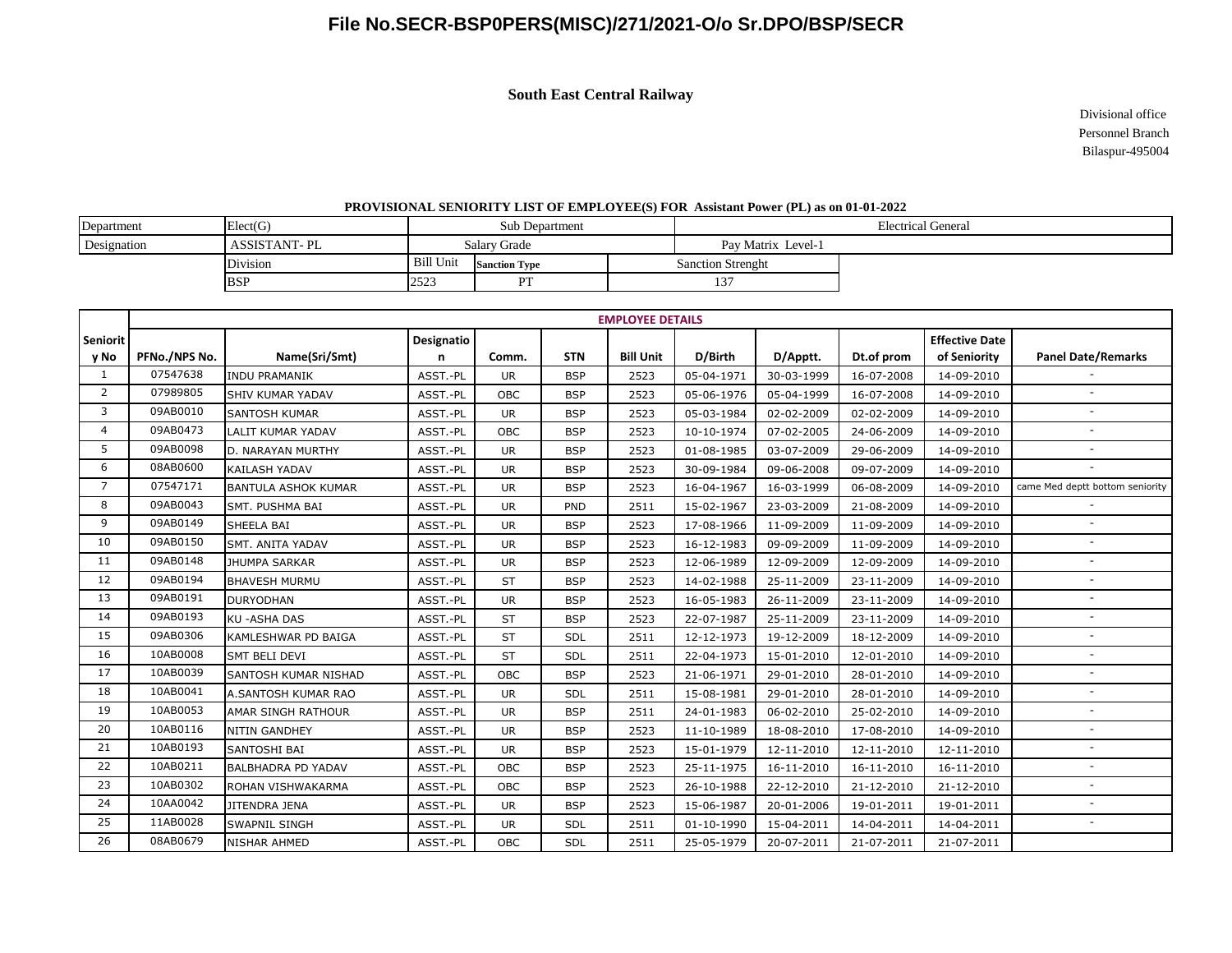| 27 | 11AB0675 | RAVI KUMAR NETAM       | ASST.-PL | <b>ST</b> | <b>BSP</b>  | 2523 | 08-07-1983 | 23-12-2011 | 26-12-2011 | 26-12-2011 |                              |
|----|----------|------------------------|----------|-----------|-------------|------|------------|------------|------------|------------|------------------------------|
| 28 | 12AB0051 | SANGITA SHARMA         | ASST.-PL | <b>UR</b> | <b>BSP</b>  | 2523 | 21-06-1990 | 27-02-2012 | 27-02-2012 | 27-02-2012 |                              |
| 29 | 13AB0137 | PRADEEP KUMAR SONI     | ASST.-PL | OBC       | <b>BSP</b>  | 2523 | 19-06-1978 | 21-02-2013 | 13-12-2012 | 13-12-2012 | H.H./Q                       |
| 30 | 13AB0135 | AMBUJ TRIPATHI         | ASST.-PL | <b>UR</b> | <b>BSP</b>  | 2523 | 05-05-1982 | 21-02-2013 | 13-12-2012 | 13-12-2012 | H.H./Q                       |
| 31 | 13AB0138 | KUSH KUMAR SHRIVAS     | ASST.-PL | OBC       | KRBA        | 2523 | 01-12-1979 | 21-02-2013 | 13-12-2012 | 13-12-2012 | VH/Q                         |
| 32 | 13AB0139 | JAGANNATH PD SHRIVAS   | ASST.-PL | OBC       | <b>KRBA</b> | 2523 | 28-02-1975 | 21-02-2013 | 13-12-2012 | 13-12-2012 | VH/Q                         |
| 33 | 13AB0157 | AKASH SINGH PARIHAR    | ASST.-PL | UR.       | RIG         | 2523 | 10-11-1980 | 27-02-2013 | 13-12-2012 | 13-12-2012 | O.H.Q                        |
| 34 | 13AB0160 | DURGESH KUMAR.         | ASST.-PL | OBC       | <b>MDGR</b> | 2906 | 02-01-1989 | 27-02-2013 | 13-12-2012 | 13-12-2012 | O.H.Q                        |
| 35 | 13AB0161 | JITENDRA KUMAR         | ASST.-PL | OBC       | CPH         | 2523 | 05-01-1983 | 27-02-2013 | 13-12-2012 | 13-12-2012 | O.H.Q                        |
| 36 | 13AB0159 | <b>BHUPENDRA KUMAR</b> | ASST.-PL | UR.       | <b>UMR</b>  | 2511 | 18-12-1983 | 27-02-2013 | 13-12-2012 | 13-12-2012 | O.H./Q                       |
| 37 | 13AB0173 | FAIJ KHAN MOMIN        | ASST.-PL | <b>UR</b> | <b>BSP</b>  | 2523 | 07-06-1987 | 08-10-2013 | 13-12-2012 | 13-12-2012 | O.H./Q                       |
| 38 | 13FA0185 | SNEHASHIS PRAMANIK     | ASST.-PL | OBC       | <b>BSP</b>  | 2523 | 29-06-1975 | 18-01-2013 | 18-01-2013 | 18-01-2013 | mutual tfr with mukesh kumar |
| 39 | 11AA0066 | RAJESH RAJAK           | ASST.-PL | OBC       | <b>SDL</b>  | 2511 | 15-02-1988 | 26-09-2013 | 22-02-2013 | 22-02-2013 |                              |
| 40 | 06AC0057 | S.JAVED                | ASST.-PL | <b>UR</b> | <b>BSP</b>  | 2523 | 01-01-1983 | 18-05-2006 | 01-05-2013 | 01-05-2013 | $\overline{a}$               |
| 41 | 13AB0897 | <b>SUJEET KUMAR</b>    | ASST.-PL | UR.       | <b>BSP</b>  | 2523 | 15-11-1987 | 17-06-2013 | 02-05-2013 | 02-05-2013 | Panel seniority              |
| 42 | 13AB0898 | S.SHIVA RAO            | ASST.-PL | <b>UR</b> | <b>BSP</b>  | 2523 | 01-04-1988 | 17-06-2013 | 02-05-2013 | 02-05-2013 | Panel seniority              |
| 43 | 13AB0899 | ATUL TIWARI            | ASST.-PL | UR.       | <b>BSP</b>  | 2523 | 10-11-1986 | 17-06-2013 | 02-05-2013 | 02-05-2013 | Panel seniority              |
| 44 | 13AB0900 | RANJEET KU. SRIVASTAV  | ASST.-PL | UR.       | <b>BSP</b>  | 2523 | 12-01-1980 | 17-06-2013 | 02-05-2013 | 02-05-2013 | Panel seniority              |
| 45 | 13AB0902 | HEERA KUMAR            | ASST.-PL | UR        | <b>BSP</b>  | 2523 | 11-01-1984 | 17-06-2013 | 02-05-2013 | 02-05-2013 | Panel seniority              |
| 46 | 13AB0903 | SURENDRA RAO BHONSLE   | ASST.-PL | UR.       | <b>BSP</b>  | 2523 | 28-01-1979 | 17-06-2013 | 02-05-2013 | 02-05-2013 | Panel seniority              |
| 47 | 13AB1191 | RAJ KUMAR              | ASST.-PL | OBC       | <b>BSP</b>  | 2523 | 02-04-1988 | 24-06-2013 | 02-05-2013 | 02-05-2013 | Panel seniority              |
| 48 | 13AB0904 | SANTOSH KUMAR          | ASST.-PL | OBC       | <b>APR</b>  | 2906 | 10-10-1990 | 17-06-2013 | 02-05-2013 | 02-05-2013 | Panel seniority              |
| 49 | 13AB0905 | <b>GAUTAM KUMAR</b>    | ASST.-PL | UR.       | <b>BSP</b>  | 2523 | 05-09-1987 | 17-06-2013 | 02-05-2013 | 02-05-2013 | Panel seniority              |
| 50 | 13AB0909 | RAJ KUMAR GUPTA        | ASST.-PL | UR.       | <b>SDL</b>  | 2511 | 20-10-1986 | 17-06-2013 | 02-05-2013 | 02-05-2013 | Panel seniority              |
| 51 | 13AB0910 | <b>RAKESH SINGH</b>    | ASST.-PL | OBC       | RIG         | 2523 | 01-11-1987 | 17-06-2013 | 02-05-2013 | 02-05-2013 | Panel seniority              |
| 52 | 13AB0911 | NATNAGAR LAL.          | ASST.-PL | <b>UR</b> | <b>MDGR</b> | 2906 | 10-12-1990 | 17-06-2013 | 02-05-2013 | 02-05-2013 | Panel seniority              |
| 53 | 13AB0912 | PANKAJ KANT SHARAN     | ASST.-PL | <b>UR</b> | <b>MDGR</b> | 2906 | 15-02-1987 | 17-06-2013 | 02-05-2013 | 02-05-2013 | Panel seniority              |
| 54 | 13AB0913 | MOHAN LAL PATEL        | ASST.-PL | OBC       | <b>KRBA</b> | 2523 | 10-03-1985 | 17-06-2013 | 02-05-2013 | 02-05-2013 | Panel seniority              |
| 55 | 13AB0927 | ASIF ANEES             | ASST.-PL | OBC       | <b>SDL</b>  | 2511 | 25-07-1988 | 17-06-2013 | 02-05-2013 | 02-05-2013 | Panel seniority              |
| 56 | 09795236 | KALYAN SINGH DHURWE    | ASST.-PL | ST        | <b>BSP</b>  | 2523 | 17-05-1979 | 19-06-2003 | 07-06-2013 | 07-06-2013 |                              |
| 57 | 13AB2687 | MADINA BEGAM           | ASST.-PL | UR.       | <b>BSP</b>  | 2523 | 04-07-1989 | 18-09-2013 | 22-07-2013 | 22-07-2013 | Panel seniority              |
| 58 | 13AB2881 | CHIROUNJI LAL SAHU     | ASST.-PL | OBC       | <b>APR</b>  | 2523 | 06-09-1986 | 08-10-2013 | 22-07-2013 | 22-07-2013 | Panel seniority              |
| 59 | 13AB2688 | SIKANDAR KHAN          | ASST.-PL | UR.       | <b>BSP</b>  | 2523 | 04-03-1983 | 18-09-2013 | 22-07-2013 | 22-07-2013 | Panel seniority              |
| 60 | 13AB2692 | <b>NAVEEN KUMAR</b>    | ASST.-PL | OBC       | <b>PND</b>  | 2511 | 02-04-1988 | 18-09-2013 | 22-07-2013 | 22-07-2013 | Panel seniority              |
| 61 | 13AB2693 | RAVI MOURYA            | ASST.-PL | <b>UR</b> | <b>BSP</b>  | 2523 | 27-12-1987 | 18-09-2013 | 22-07-2013 | 22-07-2013 | Panel seniority              |
| 62 | 13AB2695 | P.RAJA.                | ASST.-PL | UR.       | <b>AKT</b>  | 2523 | 05-02-1984 | 18-09-2013 | 22-07-2013 | 22-07-2013 | Panel seniority              |
| 63 | 13AB2703 | SURENDRA KU. SHRIWAS   | ASST.-PL | OBC       | <b>BSP</b>  | 2523 | 20-03-1983 | 18-09-2013 | 22-07-2013 | 22-07-2013 | Panel seniority              |
| 64 | 13AB2704 | SHASHI RANJAN KUMAR    | ASST.-PL | OBC       | <b>AKT</b>  | 2523 | 08-10-1992 | 18-09-2013 | 22-07-2013 | 22-07-2013 | Panel seniority              |
| 65 | 13AB2366 | RAHUL SAMUDRE          | ASST.-PL | <b>UR</b> | <b>BSP</b>  | 2523 | 14-04-1993 | 30-07-2013 | 30-07-2013 | 30-07-2013 |                              |
| 66 | 13AB2365 | <b>DEEPAK SINGH</b>    | ASST.-PL | <b>ST</b> | <b>BRJN</b> | 2523 | 22-12-1994 | 07-08-2013 | 07-08-2013 | 07-08-2013 |                              |
| 67 | 14AB0019 | <b>SMT SUSHILA BAI</b> | ASST.-PL | <b>UR</b> | <b>BSP</b>  | 1000 | 01-07-1977 | 06-01-2014 | 21-01-2014 | 21-01-2014 | <b>WKG AT CON</b>            |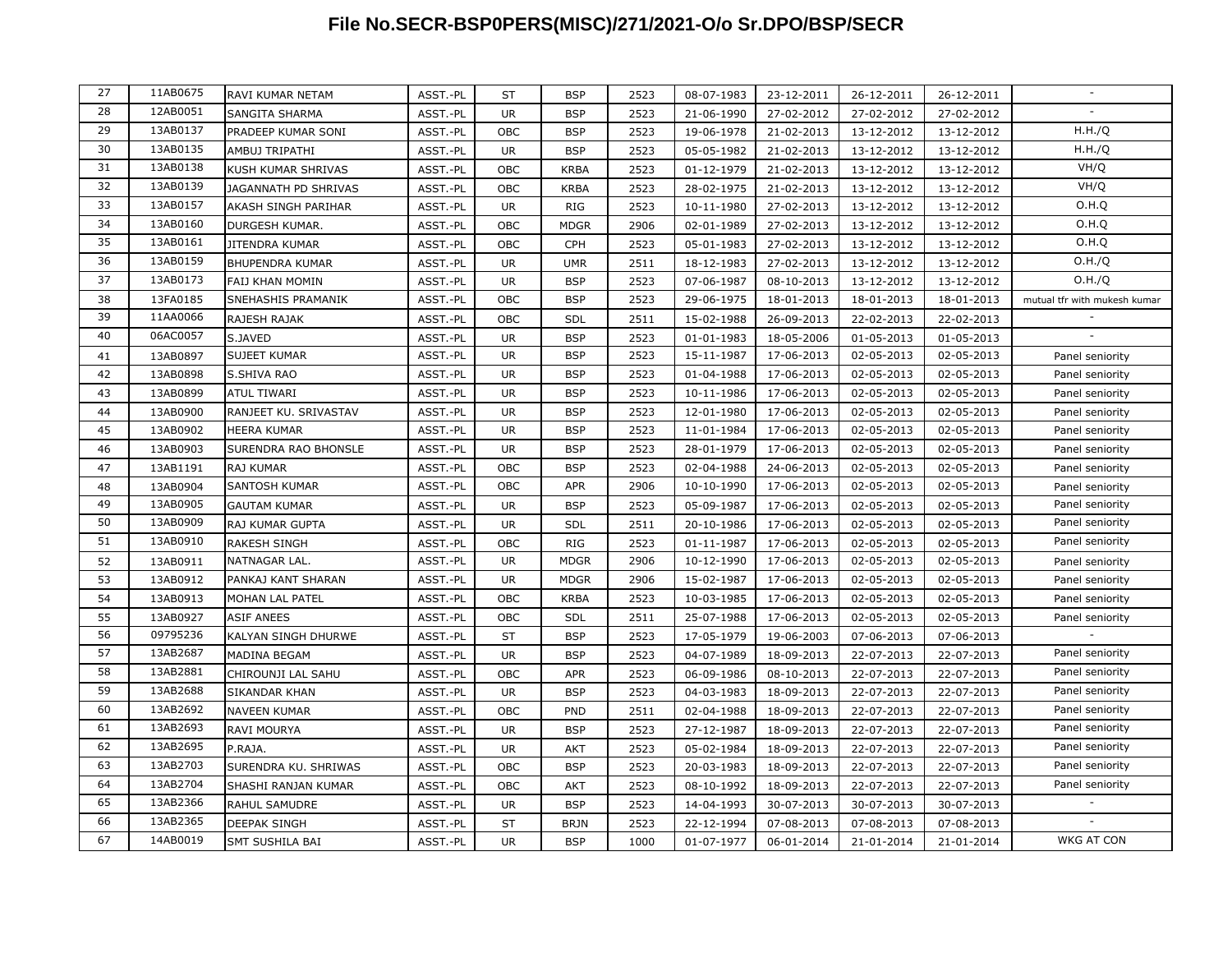| 68  | 13AB2696    | SUBHDRA YADAV                | ASST.-PL | UR.       | <b>BSP</b>  | 2523 | 10-06-1981 | 19-09-2013 | 18-02-2014 | 18-02-2014 | own regst tfr PL toTL                  |
|-----|-------------|------------------------------|----------|-----------|-------------|------|------------|------------|------------|------------|----------------------------------------|
| 69  | 13AB2884    | SMT.NEELU KOSHTA             | ASST.-PL | UR.       | <b>BSP</b>  | 2523 | 04-09-1971 |            | 25-03-2014 | 25-03-2014 |                                        |
| 70  | 14AB0288    | SMT. PURNIMA                 | ASST.-PL | UR        | <b>BSP</b>  | 2523 | 19-08-1975 | 16-05-2014 | 16-05-2014 | 16-05-2014 | Comp APP                               |
| 71  | 09795529    | M V S D PRASAD               | ASST.-PL | <b>UR</b> | <b>BSP</b>  | 2523 | 02-06-1972 | 24-11-2003 | 27-08-2014 | 27-08-2014 | own reqst tfr from peon to KSI PL      |
| 72  | 10AB0096    | <b>IMRAN ALI</b>             | ASST.-PL | UR        | <b>BSP</b>  | 2523 | 17-11-1991 | 25-06-2010 | 10-12-2014 | 10-12-2014 |                                        |
| 73  | 07547079    | <b>GULAB SINGH MAHAROLIA</b> | ASST.-PL | SC        | <b>BSP</b>  | 2523 | 03-03-1963 | 26-02-1999 | 07-01-2015 | 07-01-2015 | own reqst tfr from MED deptt<br>to KSI |
| 74  | 07547092    | D VISWANATH RAO              | ASST.-PL | SC        | <b>BSP</b>  | 2523 | 25-06-1977 | 08-03-1999 | 07-01-2015 | 07-01-2015 | own reqst tfr from MED deptt<br>to KSI |
| 75  | 15AB0149    | <b>RAJESH GUPTA</b>          | ASST.-PL | <b>UR</b> | SDL         | 2511 | 24-02-1993 | 27-03-2015 | 27-03-2015 | 27-03-2015 | Panel seniority                        |
| 76  | 15AB0146    | MANOJ KUMAR SHARMA           | ASST.-PL | <b>UR</b> | <b>MDGR</b> | 2906 | 10-01-1984 | 27-03-2015 | 27-03-2015 | 27-03-2015 | Panel seniority                        |
| 77  | 15AB0175    | <b>MANOHAR GUPTA</b>         | ASST.-PL | UR        | SDL         | 2511 | 05-06-1989 | 27-03-2015 | 27-03-2015 | 27-03-2015 | Panel seniority                        |
| 78  | 15AB0176    | RAJAN KUMAR SINGH            | ASST.-PL | <b>UR</b> | <b>CHRM</b> | 2906 | 10-06-1990 | 27-03-2015 | 27-03-2015 | 27-03-2015 | Panel seniority                        |
| 79  | 15AB0165    | MADHU SUDAN MOHALA           | ASST.-PL | <b>UR</b> | <b>BSP</b>  | 2523 | 01-07-1990 | 27-03-2015 | 27-03-2015 | 27-03-2015 | Panel seniority                        |
| 80  | 15AB0147    | <b>VED PRAKASH</b>           | ASST.-PL | UR        | SDL         | 2511 | 05-10-1990 | 27-03-2015 | 27-03-2015 | 27-03-2015 | Panel seniority                        |
| 81  | 15AB0164    | <b>ANAND PRAKASH</b>         | ASST.-PL | OBC       | <b>BRJN</b> | 2523 | 01-03-1981 | 27-03-2015 | 27-03-2015 | 27-03-2015 | Panel seniority                        |
| 82  | 15AB0169    | RAMNIWAS SINGH RAJPUT        | ASST.-PL | <b>UR</b> | <b>BSP</b>  | 2523 | 15-08-1987 | 27-03-2015 | 27-03-2015 | 27-03-2015 | Panel seniority                        |
| 83  | 13AC0417    | <b>MANOJ KUMAR</b>           | ASST.-PL | <b>ST</b> | KJZ         | 2906 | 07-03-1991 | 15-04-2013 | 27-03-2015 | 27-03-2015 | mutual tfr with R.P. patel             |
| 84  | 11AA0082    | <b>SHANTI LAL</b>            | ASST.-PL | OBC       | <b>BSP</b>  | 2523 | 20-05-1986 | 16-05-2011 | 08-04-2015 | 08-04-2015 | Mutual tfr with Rinki Saha             |
| 85  | 15AB0505    | RAM NARESH KASHYAP           | ASST.-PL | OBC       | <b>BSP</b>  | 2523 | 09-04-1982 | 06-05-2015 | 06-05-2015 | 06-05-2015 | V/H/QUOTA                              |
| 86  | 10AB0049    | KAMAL KANT CHUDHARY          | ASST.-PL | SC        | <b>APR</b>  | 2906 | 17-07-1987 | 26-02-2010 | 14-05-2015 | 14-05-2015 |                                        |
| 87  | 13AB2367    | SUNIL KUMAR YADAV            | ASST.-PL | UR        | <b>UMR</b>  | 2511 | 13-08-1986 | 29-07-2013 | 03-11-2015 | 03-11-2015 |                                        |
| 88  | 14AB0278    | <b>MANNU LAL</b>             | ASST.-PL | SC        | <b>RIG</b>  | 2523 | 05-10-1982 | 16-05-2014 | 15-12-2015 | 15-12-2015 | $\overline{a}$                         |
| 89  | 16AB0028    | <b>MADHU KUMAR DAS</b>       | ASST.-PL | <b>UR</b> | <b>KRBA</b> | 2523 | 01-04-1983 | 22-03-2016 | 22-03-2016 | 22-03-2016 | $\overline{\phantom{a}}$               |
| 90  | 10AB0095    | <b>DURGESH PRASAD</b>        | ASST.-PL | UR        | <b>BSP</b>  | 2523 | 03-06-1989 | 27-07-2010 | 01-04-2016 | 01-04-2016 | $\overline{\phantom{a}}$               |
| 91  | 16AB0045    | JAY PRAKASH RAM              | ASST.-PL | SC        | <b>BRJN</b> | 2523 | 09-06-1988 | 12-05-2016 | 12-05-2016 | 12-05-2016 | VH/Q                                   |
| 92  | 07AB1202    | LAXMIDHAR ROUT               | ASST.-PL | <b>UR</b> | <b>BRJN</b> | 2523 | 16-01-1987 | 01-05-2007 | 09-06-2016 | 09-06-2016 |                                        |
| 93  | 16AB0079    | ARVIND KUMAR VAISHYA         | ASST.-PL | SC        | <b>MDGR</b> | 2906 | 25-08-1968 | 28-06-2016 | 29-06-2016 | 29-06-2016 | VH/Q                                   |
| 94  | 08117064    | Ravi Vishwakarma             | ASST.-PL | <b>UR</b> | <b>BSP</b>  | 1000 | 25-05-1991 | 16-09-2013 | 09-02-2017 | 09-02-2017 | wkn CEE CON BSP                        |
| 95  | 07547195    | <b>E.HANUMAN RAO</b>         | ASST.-PL | <b>UR</b> | <b>BSP</b>  | 2523 | 18/10/1975 | 13/03/1999 | 29/06/2018 | 29/06/2018 | OWN REQ. TFR /opto G                   |
| 96  | 07547250    | SURESH KU. NETAM             | ASST.-PL | <b>ST</b> | <b>BSP</b>  | 1000 | 15.03.1967 | 16.03.1999 | 11/08/2018 | 11/08/2018 | wkn CEE CON BSP                        |
| 97  | 18AB0195    | SMT URMILA BAIGA             | ASST.-PL | <b>UR</b> | PND         | 2511 | 01/01/1995 | 11/09/2018 | 11/09/2018 | 11/09/2018 | Comp APP                               |
| 98  | 18AB0198    | SMT BULLOO BAIGA             | ASST.-PL | <b>UR</b> | SDL         | 2511 | 27/06/1975 | 27/09/2018 | 27/09/2018 | 27/09/2018 | Comp APP                               |
| 99  | 39229802234 | <b>HARENDRA KUMAR</b>        | ASST.-PL | OBC       | <b>BSP</b>  | 2523 | 08.06.1994 | 17.09.2019 | 17.09.2019 | 17.09.2019 | RRC/PANELSENIORITY                     |
| 100 | 39229802232 | <b>HARISH KUMAR</b>          | ASST.-PL | OBC       | <b>AKT</b>  | 2523 | 12.05.1994 | 17.09.2019 | 17.09.2019 | 17.09.2019 | RRC/PANELSENIORITY                     |
| 101 |             | YUDISTHIR                    | ASST.-PL | SC        | <b>BSP</b>  | 1000 | 10.01.1992 | 17.09.2019 | 17.09.2019 | 17.09.2019 | RRC/PANELSEN/CON BSP                   |
| 102 | 39229802231 | NARENDRA KU.CHANDRA          | ASST.-PL | OBC       | <b>BSP</b>  | 2523 | 16.10.1991 | 17.09.2019 | 17.09.2019 | 17.09.2019 | RRC/PANELSENIORITY                     |
| 103 | 39229802230 | LAXMI NARAYAN SHUKLA         | ASST.-PL | <b>UR</b> | <b>BSP</b>  | 2523 | 25.09.1985 | 17.09.2019 | 17.09.2019 | 17.09.2019 | RRC/PANELSENI/HI/HH                    |
| 104 | 39229801989 | <b>ROHIT KUMAR</b>           | ASST.-PL | SC        | <b>APR</b>  | 2906 | 04.04.1997 | 17.09.2019 | 17.09.2019 | 17.09.2019 | RRC/PANELSENIORITY                     |
| 105 | 39229801991 | PAPPU KUMAR                  | ASST.-PL | OBC       | <b>APR</b>  | 2906 | 03.02.1992 | 17.09.2019 | 17.09.2019 | 17.09.2019 | RRC/PANELSENIORITY                     |
| 106 | 39229801889 | <b>NAVEEN SHUKLA</b>         | ASST.-PL | <b>UR</b> | <b>CHRM</b> | 2906 | 09.06.1992 | 17.09.2019 | 17.09.2019 | 17.09.2019 | RRC/PANELSENIORITY                     |
| 107 | 39229802226 | <b>GANESH PATRA</b>          | ASST.-PL | <b>UR</b> | <b>BSP</b>  | 2523 | 09.01.1991 | 17.09.2019 | 17.09.2019 | 17.09.2019 | RRC/PANELSENIORITY                     |